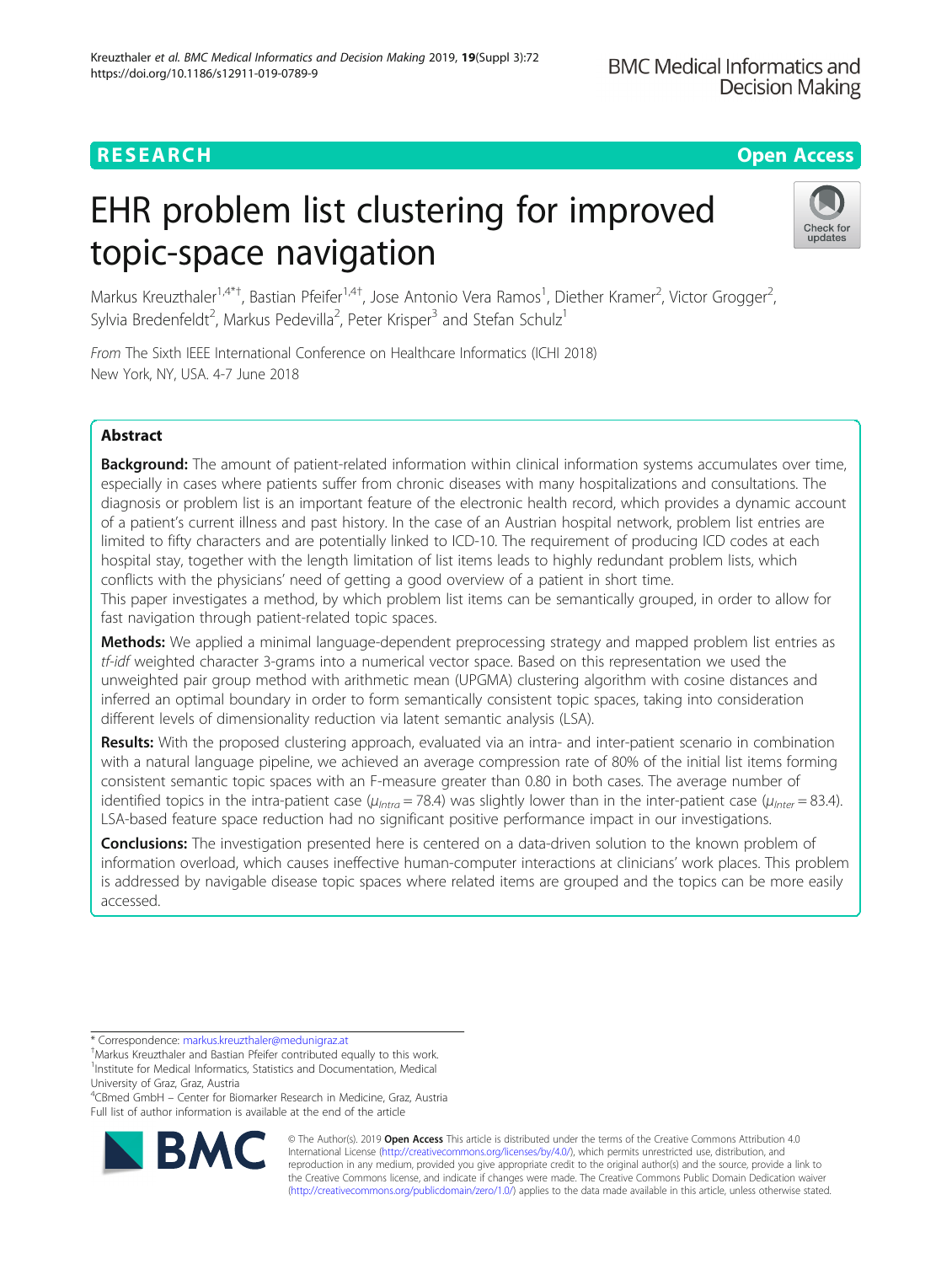#### Background

Through lifelong and nationwide Electronic Health Record (EHR) systems, larger and larger amounts of patient information will be available at clinicians' workplaces. Flooding the user which highly granular and partly redundant information is especially relevant when patients have chronic diseases, multiple diagnoses and numerous in- and outpatient treatment episodes.

This circumstance hampers a quick overview of the most important facts, possibly with a negative influence on the quality of medical decisions. For a long time, problem lists or diagnosis lists in medical records have been key information sources, because they contain a palatable selection of the most relevant information items, filtered and summarized by physicians.

In the setting in which this study is embedded, i.e. in a large Austrian hospital network, the clinical information system displays problem list entries up to 50 characters only. Furthermore, problem lists are, first of all, diagnosis lists, and each coded diagnosis at each hospital stay produces a new problem list entry. Due to the length limitation of list items, most official ICD labels are overwritten by the users, often drastically abbreviated and enriched by additional information like time or other contexts of a diagnosis.

To improve the access of physicians to problem list entries, especially by reducing redundancy is the main objective of a so-called patient-centered QuickView mode we have developed and deployed via a web-based front-end from of the clinical information system i.s.h.med. Whereas the ultimate goal of QuickView is a navigable, user-centered overview of a patient's diseases, medications, procedures and laboratory results, we here limit ourselves to a problem list like diagnosis lists, most of which coded by ICD-10. Such lists easily amount to a length of hundreds of items for elderly or multi-morbid patients. We intend to provide a topic-based grouping, which can be exploited in a navigational and information visualization based way within QuickView.

Analyzing EHR content with supervised and unsupervised machine learning methods has become a widely used approach to gain insights into clinical information like diagnoses  $[1]$  $[1]$  or medications  $[2-5]$  $[2-5]$  $[2-5]$  $[2-5]$  $[2-5]$ , and at the same time it is also a matter of investigation in different academic challenges [\[6](#page-6-0)].

Information extraction from unstructured EHR data like clinical narratives is a general challenging task, due to language specific idiosyncrasies like short forms (abbreviations [[7](#page-7-0), [8\]](#page-7-0), acronyms [[9,](#page-7-0) [10\]](#page-7-0)), spelling and typing mistakes, syntactic incompleteness, specialist jargon, negations [[11\]](#page-7-0) or non-standardized numeric expression, just to mention some  $[12, 13]$  $[12, 13]$  $[12, 13]$  $[12, 13]$ . The automatic assignment of ICD diagnosis codes received special attention in various research projects due to its importance for therapy planning, billing and medical decision support.

Koopman et al. [\[14](#page-7-0)] used support vector machines (SVMs) with term and concept based features to automatically detect cancer diagnoses and classify them according to ICD–10. An F-measure of 0.70 was reported for detecting the type of cancer. Koopman et al. [[15\]](#page-7-0) also automatically classified death certificates with respect to influenza, diabetes, pneumonia and HIV. A supervised approach with SVMs was used for ICD-10 coding, resulting in an F-measure of 0.80. Ning et al. [[16\]](#page-7-0) tested a Chinese ICD-10 coding approach on medical narratives. Based on a word-to-word similarity metric, they structured the ICD-10 codes hierarchically and assigned codes to unlabeled documents with an F-measure of 0.91. Chen et al. [\[17\]](#page-7-0) enhanced the longest common subsequence algorithm for ICD-10 mapping to Chinese clinical narratives, yielding an F-measure of 0.81 for this task. Boytcheva [\[18\]](#page-7-0) achieved an F-measure of 0.84 using a multi-class SVM with a max-win voting strategy in combination with a text preprocessing module for ICD-10 coding of Bulgarian clinical narratives.

However, features used in a supervised framework are often connected to language-specific patterns, even though more recent deep learning methods reduce the need for use case specific feature engineering e.g. for clinical narrative de-identification [[19,](#page-7-0) [20](#page-7-0)].

In the following sections we will present and evaluate a minimal language-dependent approach of semantic grouping of problem list entries, without the need of human feature engineering. We refrain from a purely supervised approach, but will use a post-ICD-10 coding methodology with the side effect that documents where no code could have been assigned are nevertheless grouped together in semantically meaningful clusters.

#### Methods and materials

#### Intra-patient data-set

For intra-patient inspection, we used data from five de-identified nephrology patients, each of them having between 250 and 861 50-character long problem list statements written in German, covering time intervals from 12 to 22 years. A special feature of these code-description pairs is the fact that physicians can overwrite the contents of a 50-character long text field originally filled with standardized text generated by an ICD-10 coding plug-in. The list view therefore consists of different standardized and personalized diagnosis entries, the latter often being enriched with additional context like time references, procedures, or medications. Additionally, ICD-10 codes with no textual description as well as entries without ICD-10 codes occur. This makes these lists, originally devised as ICD-based diagnosis lists, resemble problem lists, a feature rooted in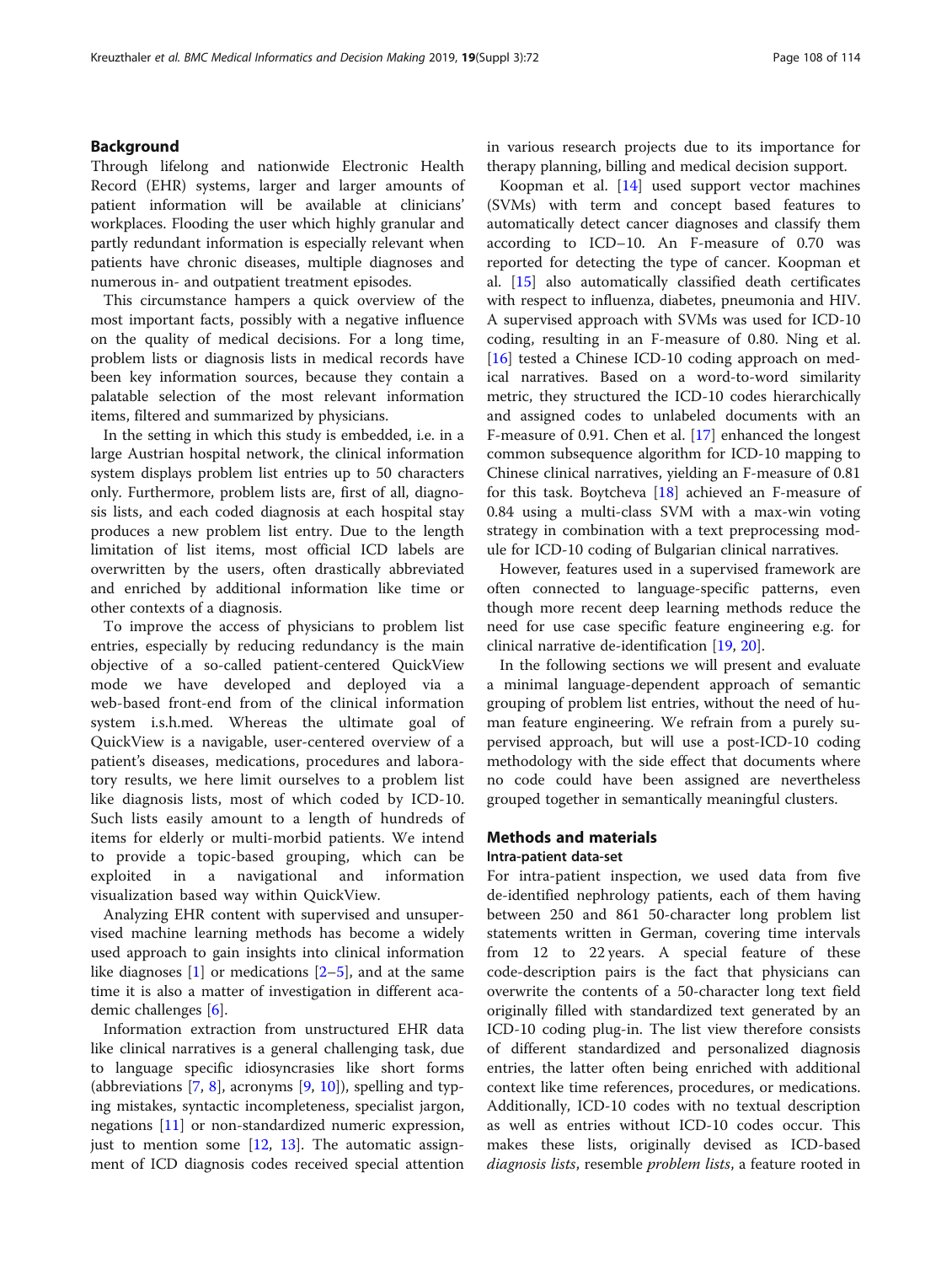Anglo-Saxon medical traditions, but uncommon in German-speaking clinical communities.

#### Inter-patient data set

We used the sampling theorem with Chernoff bounds [[21,](#page-7-0) [22\]](#page-7-0) in order to estimate a statistical representative sample size for nephrology patients for the inter-patient inspection:

$$
n \ge \frac{3}{\varepsilon^2} \ln \frac{2}{\delta} \tag{1}
$$

With an accuracy of  $\varepsilon = 0.05$  and a confidence of  $1 - \delta =$ 0.95, 4430 non-identical ICD-10 coded de-identified 50-character long text snippets were chosen as a representative linguistic sample size (4430  $\geq n = 4427$ ). The advantage of using the sampling theorem is its independence of the overall initial pool size for estimating a number of samples. By applying this theorem, we claim that a representative syntactical pattern of the sampled corpus, in our case the non-identical short ICD-10 code descriptions, with a probability of 95%, is within  $+\$ - 5% of the overall observations. With this approach for sub sample size estimation we addressed a significant amount of linguistic variations in a clinical domain, for inter-patient post-ICD-10 encoding. Finally, we merged the five de-identified patients from the intra-patient pool with the 4430 ICD-10 samples.

#### Problem description

A patient  $P_{1,i}$  has a set of diagnosis list items  $I_{1,k,l}$  where  $I_k = (ICD - 10_k, \mathbf{d}_k)$  defines the 50-character long description  $d_k$  which we refer to as a *document* in the following analysis. One fraction  $I_{coded} = I_{1..k}$  is coded and the other one  $I_{uncoded} = I_{k+1..l}$  is without codes, with just the text snippets  $\mathbf{d}_{k+1}$  existing. Since an immediate overview of all list items  $I_{1,l}$  to a patient  $P_i$  is not possible with longer lists, our solution attempts to semantically group them into *n* sets  $C_{1,m}$  so that the content navigation through all list items  $I_{1..l}$  via  $C_{1..n}$  is supported.

For semantically grouping related list items  $I_{1..b}$ , we make use of the fact that list items  $I_{coded}$  with the same 3-digit ICD-10 code are similar in content. Existing codes to a document form a manual ground truth of judgment for semantic similarity. On the other hand, content similarity of a subgroup of list items  $I_{i,j}$  out of  $I_{1..l}$  is given by string similarity between two list items  $(I_1, I_2)$ , which can be expressed via a function  $f_{sim}(I_1, I_2) = sim = f_{sim}(\mathbf{d}_1, \mathbf{d}_2)$ . Therefore sim is an indicator for content similarity.

In cases where list items have the same ICD-10 code, we clustered them forming  $C_{ICD-10} = C_{1..i}$  ICD-10 content groups. Therefore we tried to post-assign ICD-10 codes to the uncoded list items  $I_{uncoded}$  while those list items which got no post-ICD-10 code assigned

could at least be grouped as being similar in content, via a certain level of *sim* forming  $C_{sim} = C_{i+1,n}$  cluster. We therefore evaluated the correct post-ICD-10 assignment of list items in  $C_{ICD-10}$  and the correct clustering of content groups  $C_{sim}$  where no code could be assigned based on string similarity.

We aimed to achieve this in one go by using a hierarchical clustering approach wherever ICD-10 codes are assigned to non-coded list items and at the same time infer the optimal sim boundary for string-based list item grouping with a minimal language-dependent preprocessing strategy. We apply the methodology in an intra-patient and an inter-patient scenario. For inter-patient post-ICD-10 assignment we assumed that the number of assigned ICD-10 codes was significantly higher compared to the intra-patient scenario, due to the fact that codes can be assigned via learning from examples of other patients.

#### Evaluation methodology

We use the metrics  $Precision = #TPs / #TPs + #FPs$ , Recall  $=$  #TPs / (#TPs + #FNs) and *F-measure* = 2 · *Precision* · *Re-*call / (Precision + Recall) [\[23](#page-7-0)], in order to evaluate the accuracy of our topic groups  $C_{1..n}$ , for the *intra-patient* and for the inter-patient approach, respectively. True Positive (TP): A topic gets correctly assigned. False Positive (FP): A topic gets incorrectly assigned. False Negative (FN): A topic should have been assigned. True Negative (TN): A topic was correctly not assigned. A topic can be specified via a specific 3-digit ICD-10 code or a certain content cluster in case it is not possible to assign a post-ICD-code description.

#### Data preprocessing

The 50-character text segments were normalized using the following Lucene [[24\]](#page-7-0)-based NLP processing chain: a StandardTokenizer for tokenizing the very short narratives; a StandardFilter applying a base orthographic normalization; a *LowerCaseFilter* to eliminate all upper case occurrences; a StopWordFilter erasing a list of defined tokens and a SnowballFilter ("German2") for stemming (Fig. [1\)](#page-3-0). Finally a specific set of characters were removed from the normalized token stream via a specific regular expression  $(|\d\ldots,\ldots|+|)$ . We compensated the especially German language specific phenomenon of word compounds, e.g. certain domain-specific affixes like "-itis" for inflammation or "-ektomie" for surgical removal, not by a specific word decompounding engine but by a character n-gram filter, choosing an initial window size of  $n = 3$ . The side effect of character *n-gram* modeling is that typing errors, commonly found in clinical narratives have less impact on token dissimilarity in the VSM (Vector Space Model).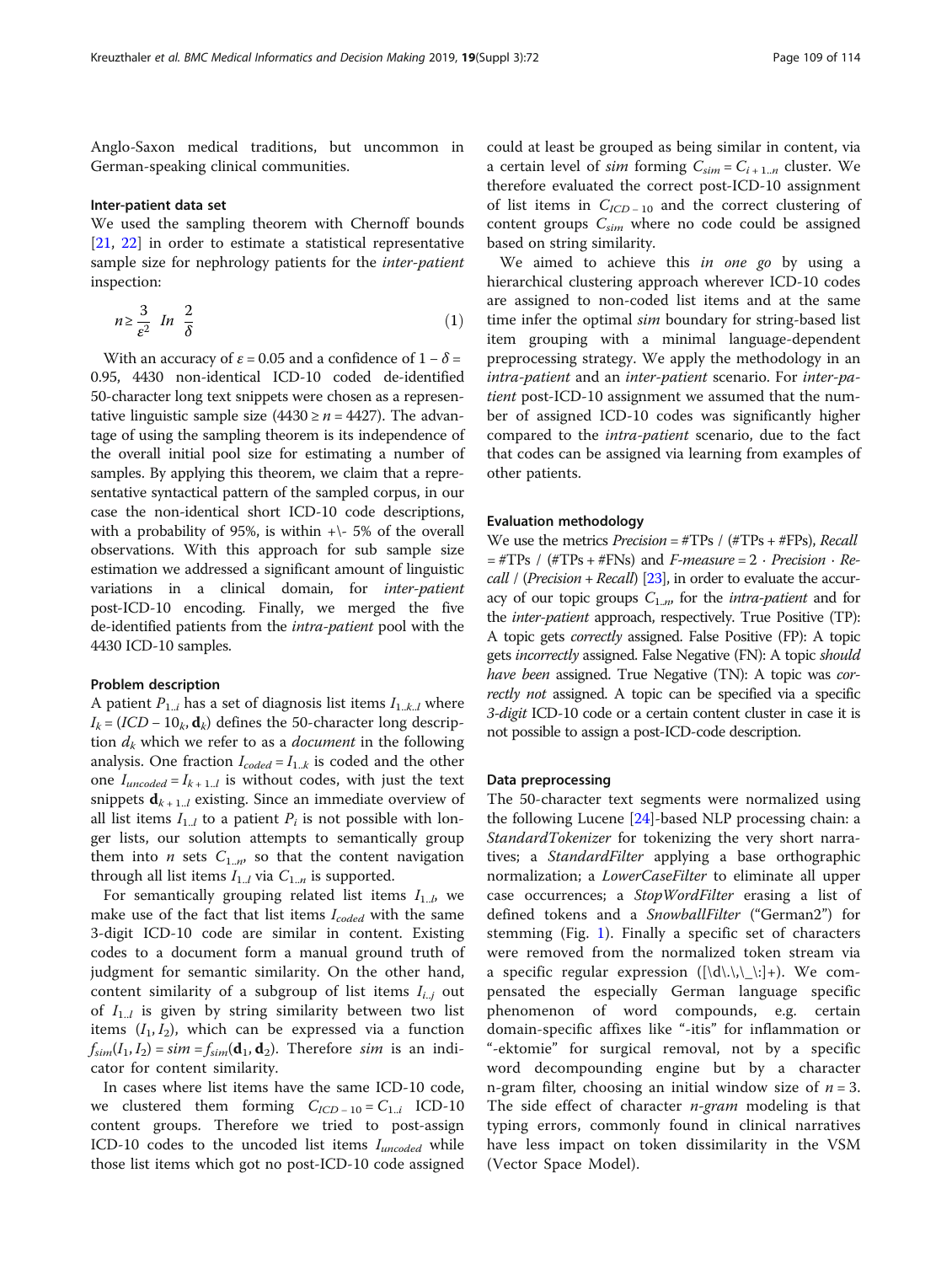<span id="page-3-0"></span>

#### Vector space model

We mapped the EHR problem list items into a vector space using the VSM [\[25](#page-7-0), [26](#page-7-0)] which models a set of documents  $D = \mathbf{d}_1, \mathbf{d}_2, \mathbf{d}_i, \dots, \mathbf{d}_n$  as bag of words where a document  $\mathbf{d}_i$ , defines a point in the *m*-dimensional vector space, forming an  $m$ -dimensional feature vector. The dimensionality  $m$  of the feature space in our case is defined via  $t_1$ ,  $t_2$ ,  $t_i$ , ...,  $t_m$  unique character 3-gram types of the preprocessed document collection D and the VSM is therefore described via a  $m \times n$  matrix **X**. We applied the term frequency – inverse document frequency  $tf-idf$  weighting scheme on  $X$  and used the cosine similarity between two documents  $d_i$  and  $d_j$  to obtain the semantic similarity *sim* between two list items  $I_i$  and  $I_i$ .

#### Latent semantic analysis

We examined Latent Semantic Analysis (LSA) and different degrees of dimension reduction of the semantic space for its impact on our topic model approach. The mathematical core function of LSA [\[27](#page-7-0), [28](#page-7-0)] is a Singular Value Decomposition (SVD) of the term-document matrix  $X = TSD<sup>T</sup>$  accessing the orthonormal matrices T and  $\mathbf{D}^T$  with the eigenvectors of  $\mathbf{X}\mathbf{X}^T$  and  $\mathbf{X}^T\mathbf{X}$ . T defines the term matrix and  $\mathbf{D}^T$  the document matrix. The roots of the eigenvalues of  $\mathbf{X} \mathbf{X}^T$  and  $\mathbf{X}^T \mathbf{X}$  are embedded in S. The degree of dimensionality reduction can be controlled by eliminating the lowest eigenvalues and their eigenvectors to a new dimension  $k$  resulting in a dimensionality reduced space  $T_k$  respectively  $D^T_{k}$ . The orthonormal semantic spaces  $\mathbf{T}_k$ ,  $\mathbf{D}^{\bar{T}}_k$  can be seen as one kind of distributional semantics and are exploited in various information retrieval and information extraction scenarios.

### Clustering methodology

For content-based grouping into *n* sets  $C_{1,n}$  we applied a clustering approach. First, for all patient-specific documents  $d_{1,l}$  (50-character long phrases) including the already ICD-10 coded documents we applied a hierarchical agglomerative cluster method implemented in the R package *fastcluster* [[29\]](#page-7-0). In brief, agglomerative clustering works as follows: All documents are initially assigned to their own cluster and then iteratively merged, based on a specific distance metric until there is just a single cluster. To decide whether two cluster collapse into a single one we used the Unweighted Pair Group Method with Arithmetic Mean (UPGMA) variant. It computes the distances between two cluster  $C_1$  and  $C_2$  based on the pairwise average distances between their assigned documents d:

$$
\frac{1}{|C_1||C_2|} \sum_{\mathbf{d}_i \in c_1} \sum_{\mathbf{d}_j \in c_2} \left(1 - f_{sim}(\mathbf{d}_i, \mathbf{d}_j)\right) \tag{2}
$$

We hypothesize that string similarity of textual problem list entries (i.e. the documents) correlate with their ICD-10 code assignments, therefore we expect that UPGMA in combination with the chosen cosine similarity distance metric delivers good results. We applied different cut heights to the resulting dendrogram and inferred the cut-off (cut-height of the dendrogram) that most accurately reproduced the already coded ICD-10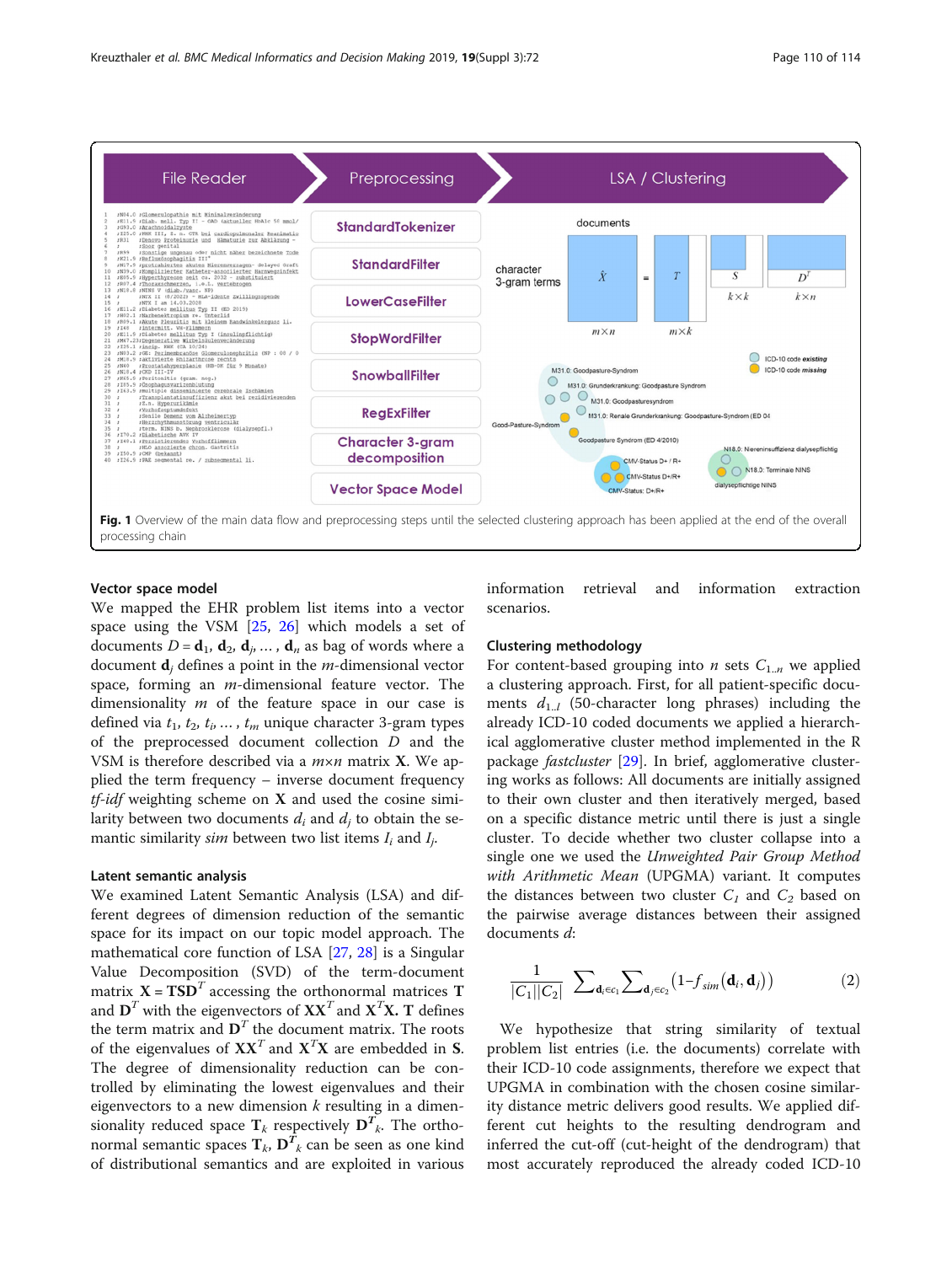<span id="page-4-0"></span>clustering scheme  $(I_{code})$ . A big advantage of the UPGMA clustering is that we can directly relate the resulting clusters to the cosine distances between the documents whereas other algorithms like k-means for example require a pre-defined parameter  $k$  for the number of clusters. Accuracy was estimated by the F-measure for the intra- as well as the inter-patient scenario.

In fact, one could also infer an appropriate cut-off based on more conservative approaches like the Elbow [[30\]](#page-7-0) or Silhouette [[31\]](#page-7-0) method to enable a purely unsupervised setting. However, in our framework these methods would separate clusters exclusively based on string similarity, which may not capture the true n-gram variances within the semantic clusters and as consequence will likely produce a high false negative rate.

$$
ICD-10_c(I_{uncoded}) = ICD-10_c(max{f_{sim}(\mathbf{d}_l, \mathbf{d}_k)}, I_{coded}) \quad (3)
$$

Equation 3 gives a formal explanation of how the post coding of ICD-10 codes was executed. Unlabeled documents ( $\mathbf{d}_l \in I_{uncoded}$ ) were coded if and only if they appeared in a same cluster C ( $d_i$ ,  $d_k \in C$ ) together with at least one ICD-10 coded document ( $\mathbf{d}_k \in I_{coded}$ ). In cases where documents with different ICD-10 codes were clustered in the same group, we assigned the label of the document with the smallest cosine distance transforming the diagnosis into a coded list item.

#### Results and discussion

We used a hierarchical clustering approach to semantically cluster EHR problem lists, where semantic similarity was specified by ICD-10 codes and string similarity. The main challenge of this approach is to find the optimal cut-off height of the resulting dendrogram to ensure optimal post-ICD-10 coding and reasonable string clustering at the same time. With the hypothesis that ICD-10 coding correlates with string similarity we were able to exploit the already coded 50-character as a reference for this optimization problem.

Specifically, we inferred a cut-off such as the coded 50-character long diagnosis texts with the same 3-digit ICD-10 code fall into the same grouping based on string similarity. This is achieved by iteratively applying different cut-off heights and finally choose the one with the maximum F-measure. For this study we report an averaged intra-patient F-measure of 0.70 at a cut-off height 0.90 for patients  $P_{1.5}$  and an F-measure of 0.47 at a cut-off height 0.97 for the inter-patient approach. From these first results we could conclude that our assumption exclusively holds for a subset of diagnosis lists reflecting an ICD-10 cluster (intra-patient). Re-sampling a fully representative character 3-gram distribution (inter-patient) of the ICD-10 specific diagnosis texts strongly discard this assumption due to the high

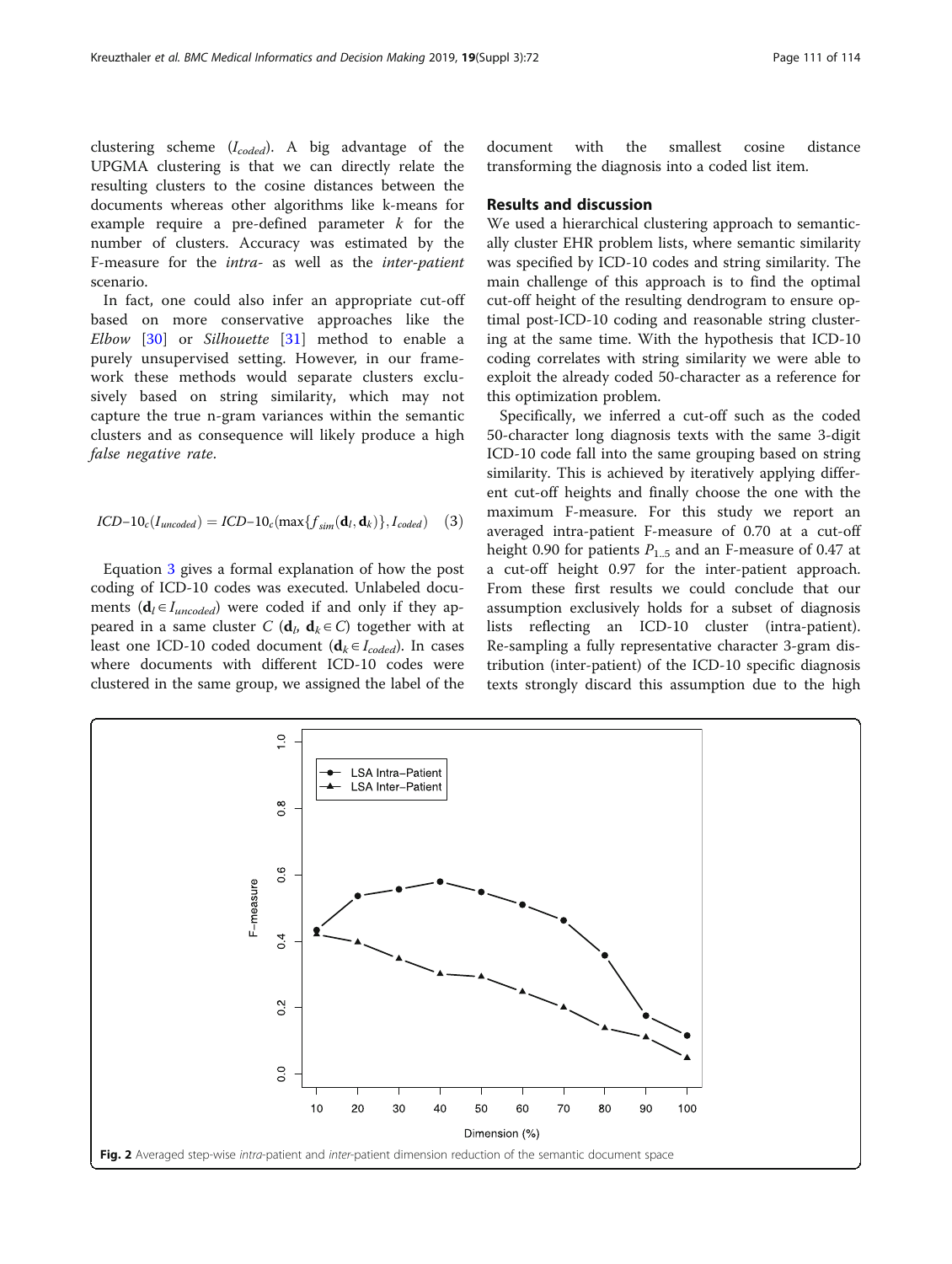variances observed within the ICD-10 groups. However, while the obtained cut-off purely performs in detecting true negatives it does remarkable well in post-assigning ICD-10-codes.

In an additional investigation, as depicted in Fig. [2,](#page-4-0) we inspected the influence of transforming the character 3-gram term-document matrix  $X$  into its semantic orthogonal document space  $\mathbf{D}^T_{\phantom{T}k}$  and varied the dimension reduction at k different levels. We observed a maximum F-measure of 0.58 using 40% of the most relevant dimensions for the intra-patient case and an F-measure of  $F = 0.42$  with the 10% of the most relevant dimensions for the inter-patient case. Thus, mapping the problem into a reduced linear transformed semantic space via LSA not yet improved the performance of our approach.

Table 1 highlights the results for the intra-patient post-ICD-10 coding at the top and the string clustering results at the bottom. On average 68% of the non-coded list items were post assigned with an F-measure of 0.77. The remaining 32%,where no ICD-10 code could have been assigned, formed consistent topic clusters with an F-measure of 0.85. We therefore report an overall list item grouping for the intra-patient inspection with an F-measure of 0.81.

From Table 2 we see that for the inter-patient setting almost all non-coded list items get a post-assigned ICD-10 code with an overall F-measure of 0.87. This result is quite remarkable compared to the literature review and considering the not optimal cut-off we inferred for the inter-patient inspection accomplished by a lower precision compared to the intra-patient results in Table 1. However, the expected recall gain had an overall positive performance impact judged by the F-measure.

The post-ICD-10 coding rate is indeed that high that the portion of list items without code has no relevant impact on the overall topic groups  $C_{1..n}$ , to support the navigation through all list items  $I_{1..l}$  via  $C_{1..n}$ . We

Table 1 Intra-patient post-ICD-10 coding and string clustering results

| Patient        | Coded     | Precision | Recall | F-measure |  |
|----------------|-----------|-----------|--------|-----------|--|
| $P_1$          | 0.67      | 0.93      | 0.74   | 0.83      |  |
| P <sub>2</sub> | 0.60      | 0.90      | 0.61   | 0.73      |  |
| $P_3$          | 0.68      | 0.73      | 0.69   | 0.71      |  |
| $P_4$          | 0.87      | 0.91      | 0.87   | 0.89      |  |
| P <sub>5</sub> | 0.59      | 0.80      | 0.63   | 0.70      |  |
| Patient        | Clustered | Precision | Recall | F-measure |  |
| $P_1$          | 0.33      | 0.78      | 1.00   | 0.88      |  |
| P <sub>2</sub> | 0.40      | 0.91      | 0.78   | 0.84      |  |
| $P_3$          | 0.32      | 0.84      | 0.81   | 0.82      |  |
| $P_4$          | 0.13      | 1.00      | 1.00   | 1.00      |  |
| $P_5$          | 0.41      | 0.59      | 0.93   | 0.72      |  |

|  | Table 2 Inter-patient post-ICD-10 coding |  |
|--|------------------------------------------|--|
|  |                                          |  |

| Patient        | Coded | Precision | Recall | F-measure |  |
|----------------|-------|-----------|--------|-----------|--|
| $P_1$          | 1.00  | 0.76      | 1.00   | 0.86      |  |
| P <sub>2</sub> | 0.99  | 0.85      | 0.99   | 0.91      |  |
| $P_3$          | 0.99  | 0.75      | 1.00   | 0.86      |  |
| $P_4$          | 1.00  | 0.78      | 1.00   | 0.88      |  |
| $P_5$          | 0.99  | 0.70      | 1.00   | 0.82      |  |

therefore report an overall list item grouping for the inter-patient inspection with an F-measure of 0.87 mainly dominated by ICD-10 codes.

Tables 3 and [4](#page-6-0) show that the number of identified topics on average in the *intra-patient* case ( $\mu_{Intra}$  = 78.4) was lower than in the *inter-patient* case  $(\mu_{\text{Inter}} = 83.4)$  as well as initial list items views like in the case of Patient 3 with more than 850 entries can be semantically grouped to less than 100 entry points. This is equivalent to a semantic compression rate of up to 89% of the original list item size.

Despite the good results of our approach two major challenges need to be addressed: i) Some textual expressions should be coded with more than one ICD-10 code. For instance, in the case of "Akutes Nierenversagen mit Hyperkaliämie" (acute kidney failure with hyperkalaemia) N17 (acute renal failure) should be assigned to "Akutes Nierenversagen" (acute kidney failure) and E87 (other disorders of fluid, electrolyte and acid-base balance) for "Hyperkaliämie" (hyperkalaemia). So far we have inferred exactly one code per 50-character list entry. ii) Some codes were found to be plainly wrong at the moment we post-assign the codes at the quality level of clinical routine documentation.

#### Conclusions

In this paper we have motivated a hierarchical cluster-based approach with a minimal language-dependent preprocessing strategy for grouping clinical problem lists into distinct semantically similar clusters in order to support patient-based disease topic navigation. This functionality is planned to be implemented within a QuickView software accessible in a hospital environment.

Our methodology not only post-assigns ICD-10 codes but also builds semantically similar clusters

Table 3 Number of the identified intra-patient topics out of the initial disease list items

| List items | Unique list items | Topics | Compression rate |
|------------|-------------------|--------|------------------|
| 302        | 184               | 60     | 0.80             |
| 250        | 174               | 70     | 0.72             |
| 861        | 441               | 95     | 0.89             |
| 531        | 295               | 77     | 0.85             |
| 378        | 262               | 90     | 0.76             |
|            |                   |        |                  |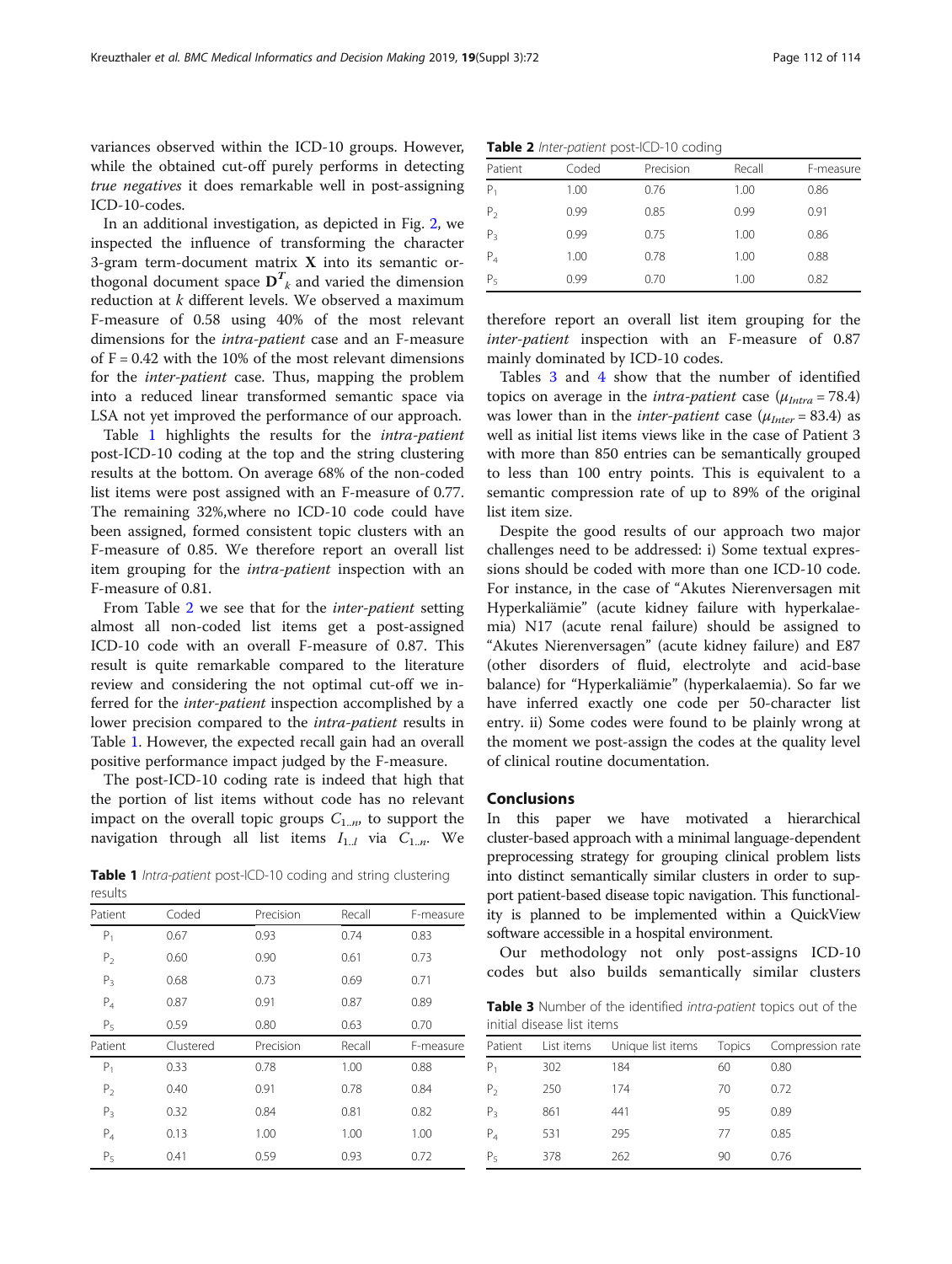<span id="page-6-0"></span>Table 4 Number of the identified inter-patient topics out of the initial disease list items

| Patient        | List items | Unique list items Topics |     | Compression rate |
|----------------|------------|--------------------------|-----|------------------|
| $P_1$          | 302        | 184                      | 61  | 0.80             |
| P <sub>2</sub> | 250        | 174                      | 65  | 0.74             |
| $P_3$          | 861        | 441                      | 118 | 0.86             |
| $P_4$          | 531        | 295                      | 82  | 0.85             |
| P <sub>5</sub> | 378        | 262                      | 91  | 0.76             |
|                |            |                          |     |                  |

based on string similarity. Applying this method at an intra-patient level implies that possible post-ICD mappings are missing due to the limited patient-focused scope (high *false negative rate*), nevertheless achieving a useful clustering of list-items where no code could be assigned. For this reason, we extended the scope to an inter-patient examination of the same methodology and motivated a sufficient sample size in order to fetch a common linguistic fingerprint. With an acceptable negative impact on precision we were able to boost recall so that the overall topic modeling of the disease space was reduced to post-ICD-10 codes only. However, the inter-patient cut-off height of the resulting dendrogram is at a very low level, with the result that the inter-cluster variance is not at its optimal state anymore with regard to string similarity. As a consequence, a substantial amount of list items gets ICD-10 code assigned by accident.

In a further investigation we plan to refrain from an F-measure driven optimized single cut-off strategy, and want to pursue a strategy where the ICD-10 cluster-specific variances on our proposed normalized character 3-gram features can be studied more reliably. In this case also a more detailed inspection of the level of character n-gram decomposition could be done. We hypothesize that, while estimating the optimal number of disease clusters based on a between-within variance inspection, already encoded ICD-10 examples can just act as proxies for correct post-ICD encoding and therefore may compensate for the precision loss at a high recall level. One avenue would be a more conservative method like Elbow and Silhouette to infer the best cut-off purely based on string similarity and dynamically encode potentially false negatives in a post-processing step where each ICD-10 cluster is treated independently based on their feature pattern space respectively character *n-gram* distribution.

#### Abbreviations

EHR: Electronic Health Record; HIS: Hospital Information System; ICD-10: 10th revision of the International Statistical Classification of Diseases and Related Health Problems; LSA: Latent Semantic Analysis; SVM: Support Vector Machine; VSM: Vector Space Model

#### Acknowledgements

This work is part of the IICCAB project (Innovative Use of Information for Clinical Care and Biomarker Research) within the K1 COMET Competence Center CBmed ([http://cbmed.at\)](http://cbmed.at), funded by the Federal Ministry of Transport, Innovation and Technology (BMVIT); the Federal Ministry of Science, Research and Economy (BMWFW); Land Steiermark (Department 12, Business and Innovation); the Styrian Business Promotion Agency (SFG); and the Vienna Business Agency. The COMET program is executed by the FFG.

#### Funding

The publication costs for this article were funded by the corresponding author.

#### Availability of data and materials

Not applicable

#### About this supplement

This article has been published as part of BMC Medical Informatics and Decision Making Volume 19 Supplement 3, 2019: Selected articles from the first International Workshop on Health Natural Language Processing (HealthNLP 2018). The full contents of the supplement are available online at [https://bmcmedinformdecismak.biomed](https://bmcmedinformdecismak.biomedcentral.com/articles/supplements/volume-19-supplement-3) [central.com/articles/supplements/volume-19-supplement-3.](https://bmcmedinformdecismak.biomedcentral.com/articles/supplements/volume-19-supplement-3)

#### Authors' contributions

MK and SS designed the project. MK and BP designed the processing workflow with feedback from DK and JR. BP implemented the software modules. VG, SB and MP are responsible for the QuickView core implementation and triggered the problem motivation. PK evaluated the accuracy of the methods. All authors read and approved the final version of the manuscript.

#### Ethics approval and consent to participate

This study was approved by the ethics committee of the Medical University of Graz (30–496 ex 17/18).

#### Consent for publication

Not applicable

#### Competing interests

The authors declare that they have no competing interests.

#### Publisher's Note

Springer Nature remains neutral with regard to jurisdictional claims in published maps and institutional affiliations.

#### Author details

<sup>1</sup>Institute for Medical Informatics, Statistics and Documentation, Medical University of Graz, Graz, Austria. <sup>2</sup>KAGes Steiermärkische Krankenanstaltengesellschaft m.b.H, Graz, Austria. <sup>3</sup>Division of Nephrology and Dialysis, Department of Internal Medicine, Medical University of Graz, Graz, Austria. <sup>4</sup>CBmed GmbH - Center for Biomarker Research in Medicine Graz, Austria.

#### Published: 4 April 2019

#### References

- 1. Gehrmann S, Dernoncourt F, Li Y, Carlson ET, Wu JT, Welt J, Foote J Jr, Moseley ET, Grant DW, Tyler PD, et al. Comparing deep learning and concept extraction based methods for patient phenotyping from clinical narratives. PLoS One. 2018;13(2):e0192360.
- 2. Tao C, Filannino M, Uzuner Ö. Prescription extraction using CRFs and word embeddings. J Biomed Inform. 2017;72:60–6.
- 3. Jagannatha AN, Yu H. Bidirectional RNN for medical event detection in electronic health records. In Proceedings of the conference. Association for Computational Linguistics 2016. North American chapter. Meeting NIH Public Access, 473.
- 4. Chalapathy R, Borzeshi EZ, Piccardi M. An investigation of recurrent neural architectures for drug name recognition. arXiv preprint arXiv. 2016:1609.07585.
- 5. Zeng D, Sun C, Lin L, Liu B. LSTM-CRF for drug- named entity recognition. Entropy. 2017;19(6):283.
- 6. Huang CC, Lu Z. Community challenges in biomedical text mining over 10 years: success, failure and the future. Brief Bioinform. 2015;17(1):132–44.